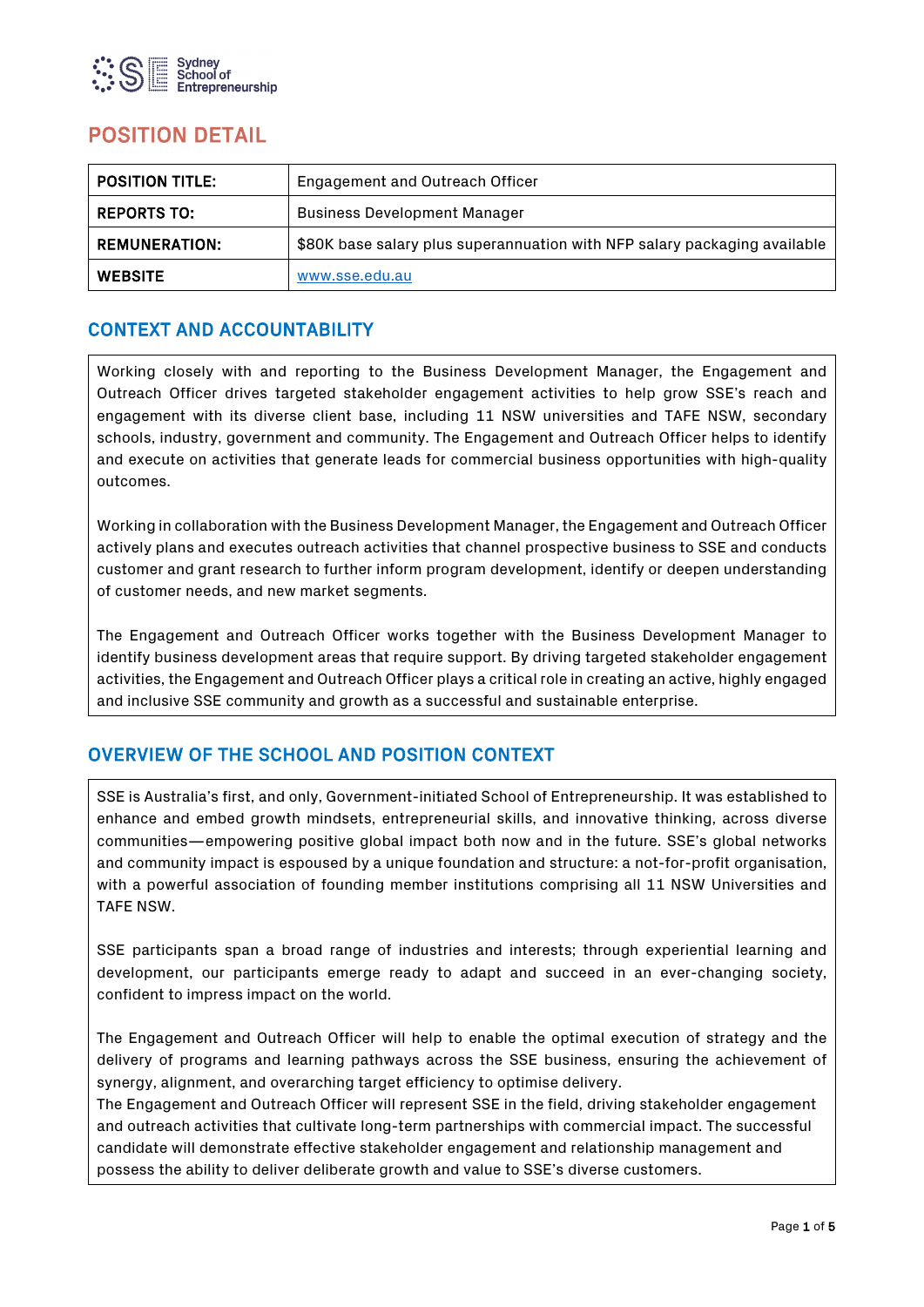

# KEY ACCOUNTABILITIES

|                                                  |                                                                                                                                                                                                                                                                                                                                                                                                                                                                                                                                           | Frequency |
|--------------------------------------------------|-------------------------------------------------------------------------------------------------------------------------------------------------------------------------------------------------------------------------------------------------------------------------------------------------------------------------------------------------------------------------------------------------------------------------------------------------------------------------------------------------------------------------------------------|-----------|
|                                                  | Stakeholder Engagement, Partnerships and Relationship Management                                                                                                                                                                                                                                                                                                                                                                                                                                                                          |           |
|                                                  | Identify existing and prospective partnerships and collaborations, qualify new<br>customers and plan bespoke engagement to secure strategic value-add collaborations.                                                                                                                                                                                                                                                                                                                                                                     | Ongoing   |
| lo                                               | Implement and execute stakeholder engagement activities that generate leads, create<br>commercial impact and strengthen SSE's reputation as a leader in entrepreneurial<br>learning.                                                                                                                                                                                                                                                                                                                                                      |           |
| lo                                               | Build and maintain a network of strong stakeholder relationships across SSE's diverse<br>customer segments such as secondary and tertiary education providers, corporates,<br>Government departments, philanthropic sectors and the wider industry to ensure<br>appropriate cultivation of key customers, funders and influencers.                                                                                                                                                                                                        |           |
| $\bullet$                                        | Collaboratively develop an effective program of research, identification, cultivation and<br>engagement and stewardship to secure support.                                                                                                                                                                                                                                                                                                                                                                                                |           |
| $\bullet$                                        | Help grow and nurture particular stakeholder groups such as the SSE's Brains Trust of<br>engaged, active industry practitioners and SSE alumni.                                                                                                                                                                                                                                                                                                                                                                                           |           |
| $\bullet$                                        | Take a leadership role in providing regular updates and guidance to senior leadership<br>and the wider SSE Team regarding the effectiveness of customer experiences, desires,<br>and expectations, and adapt plans to reflect the changing needs of target audiences.                                                                                                                                                                                                                                                                     |           |
| $\bullet$<br>$\bullet$<br>$\bullet$<br>$\bullet$ | <b>Stakeholder Outreach and Strategy Execution</b><br>Implement and execute stakeholder outreach strategies underpinning SSE's varied<br>programs and learning pathways.<br>Support the growth of funding opportunities through grant research and assistance<br>with grant writing.<br>Gather, analyse and evaluate insights from customer discovery meetings to identify<br>customer needs, new market segments and further inform program development.<br>Remain informed regarding market trends in the entrepreneurial and education | Ongoing   |
|                                                  | industry.                                                                                                                                                                                                                                                                                                                                                                                                                                                                                                                                 |           |
| $\bullet$                                        | <b>People and Culture</b><br>Provide strong leadership and mentorship to a team of professionals to facilitate the<br>ongoing development, analysis and expansion of SSE's programs to enable the<br>achievement of SSE's strategic goals.<br>Design and lead the implementation of systems and processes to measure, review, and<br>enhance SSE's sales performance as well as product development.                                                                                                                                      | Ongoing   |
| $\bullet$<br>$\bullet$                           | General<br>Where relevant, effectively manage staff, interns, grads and suppliers to ensure<br>effective delivery of strategic initiatives and delivery of services across the business.<br>Some state-wide travel may be required in the context of achieving SSE's strategic<br>outcomes and as a part of key accountabilities.<br>Other tasks as required by the Business Development Manager or CEO.                                                                                                                                  | Ongoing   |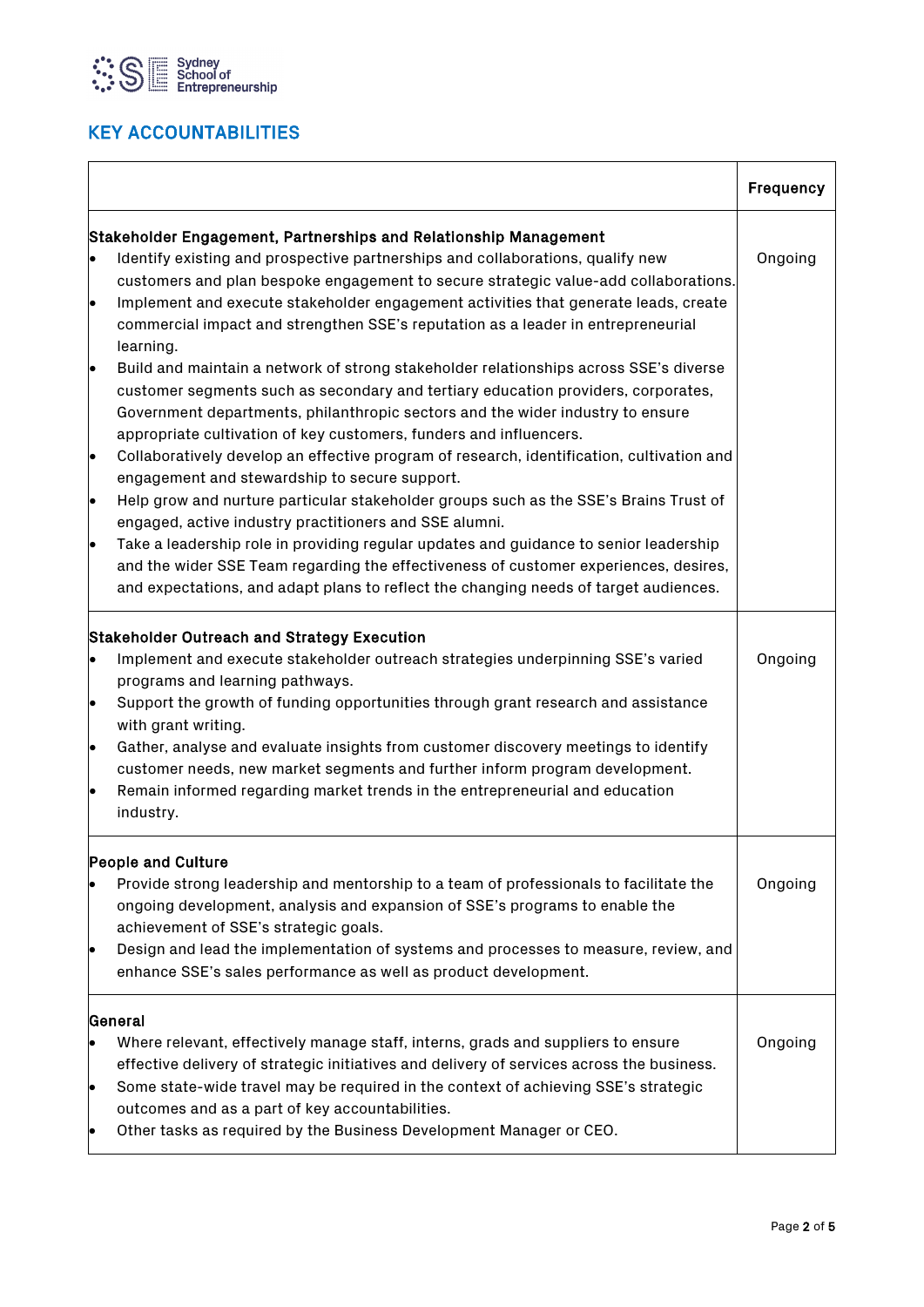

## **SELECTION CRITERIA**

| <b>EXPERIENCE, SKILLS AND QUALIFICATIONS</b>                                                                                                                                                             | <b>ESSENTIAL</b> | <b>DESIRABLE</b> |
|----------------------------------------------------------------------------------------------------------------------------------------------------------------------------------------------------------|------------------|------------------|
| Degree qualification with extensive relevant experience.                                                                                                                                                 | X                |                  |
| A background in business development and account management with<br>an ability to nurture commercial opportunities to reach financial targets.                                                           | X                |                  |
| Confidence and proven ability in relationship building, collaboration,<br>managing effective long-lasting relationships and influencing<br>stakeholders at all levels.                                   | X                |                  |
| Excellent ability and efficiency to manage concurrent projects in a fast-<br>moving environment and experience executing growth strategies.                                                              | X                |                  |
| Exceptional interpersonal, written and verbal communications skills as<br>well as project management, time management, prioritisation and<br>organisation skills. Experience in grant writing desirable. | X                |                  |
| Demonstrated skills in data analysis and market intelligence to inform<br>strategy execution, market segmentation and partnership collaboration.                                                         | X                |                  |
| An advanced user of Microsoft Office applications, data bases, CRM and<br>associated software (Salesforce experience will be highly regarded).                                                           |                  | X                |
| Experience within, and knowledge of, the Higher Education and / or<br>entrepreneurial ecosystems and networks.                                                                                           |                  | X                |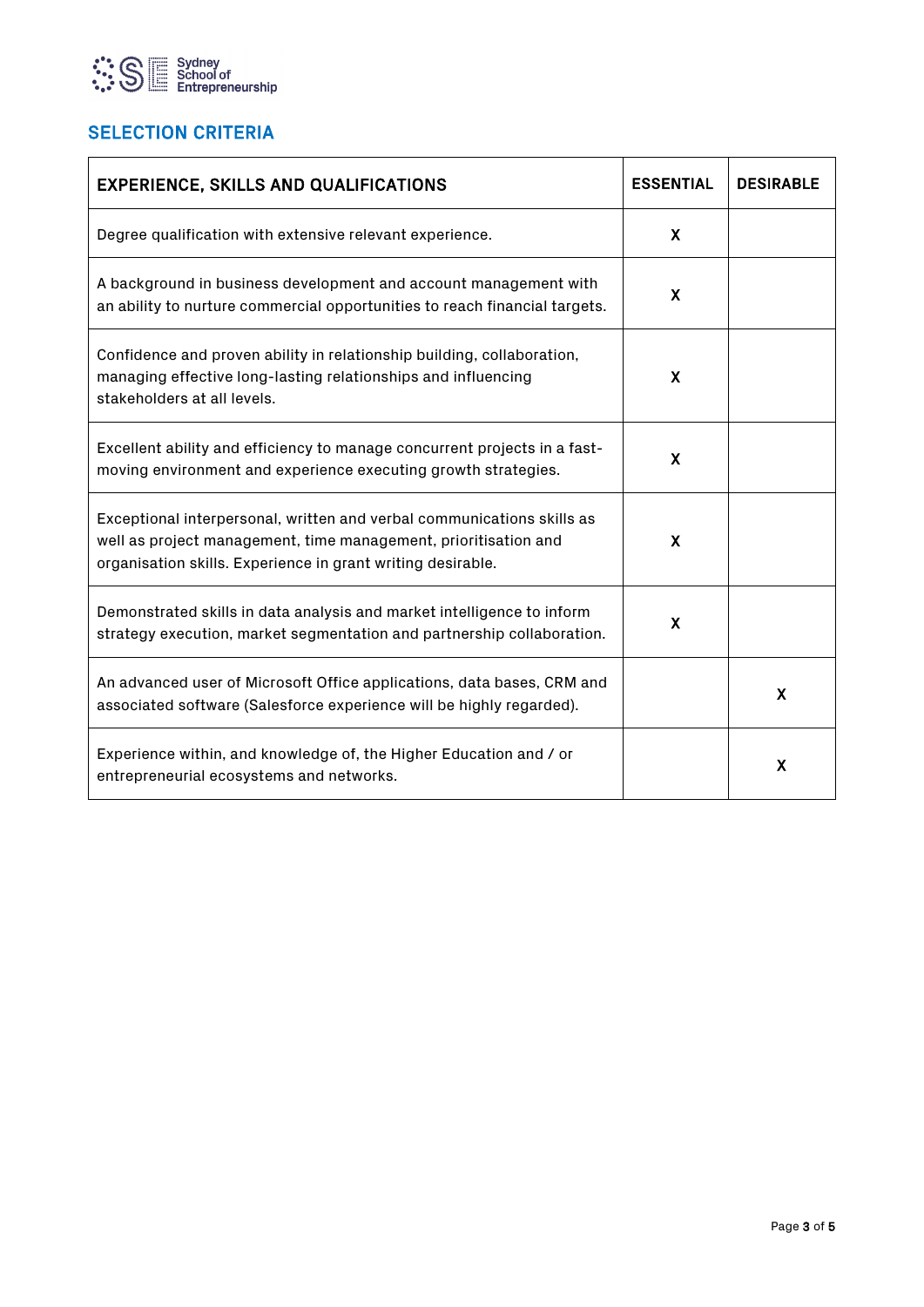

## ORGANISATIONAL CHART



## KEY RELATIONSHIPS

#### INTERNAL

| <b>MAIN CONTACT</b>                    | <b>FREQUENCY</b> | <b>PURPOSE</b>                                  |
|----------------------------------------|------------------|-------------------------------------------------|
| <b>Business Development</b><br>Manager | Daily            | In the context of relevant Key Accountabilities |
| CEO                                    | As required      | In the context of relevant Key Accountabilities |
| <b>SSE Directors</b>                   | As required      | In the context of relevant Key Accountabilities |
| SSE staff - all levels                 | As required      | In the context of relevant Key Accountabilities |

#### EXTERNAL

| <b>MAIN CONTACT</b>                                                                                              | <b>FREQUENCY</b> | <b>PURPOSE</b>                                            |
|------------------------------------------------------------------------------------------------------------------|------------------|-----------------------------------------------------------|
| Community, industry and professional partners and<br>stakeholders                                                | Regularly        | In the context of relevant<br><b>Key Accountabilities</b> |
| SSE's Board and Committee Members                                                                                | As required      | In the context of relevant<br><b>Key Accountabilities</b> |
| University and TAFE NSW Members                                                                                  | As required      | In the context of relevant<br><b>Key Accountabilities</b> |
| Program participants (secondary, tertiary,<br>commercial), alumni, government, corporate and<br>business clients | As required      | In the context of relevant Key<br>Accountabilities        |